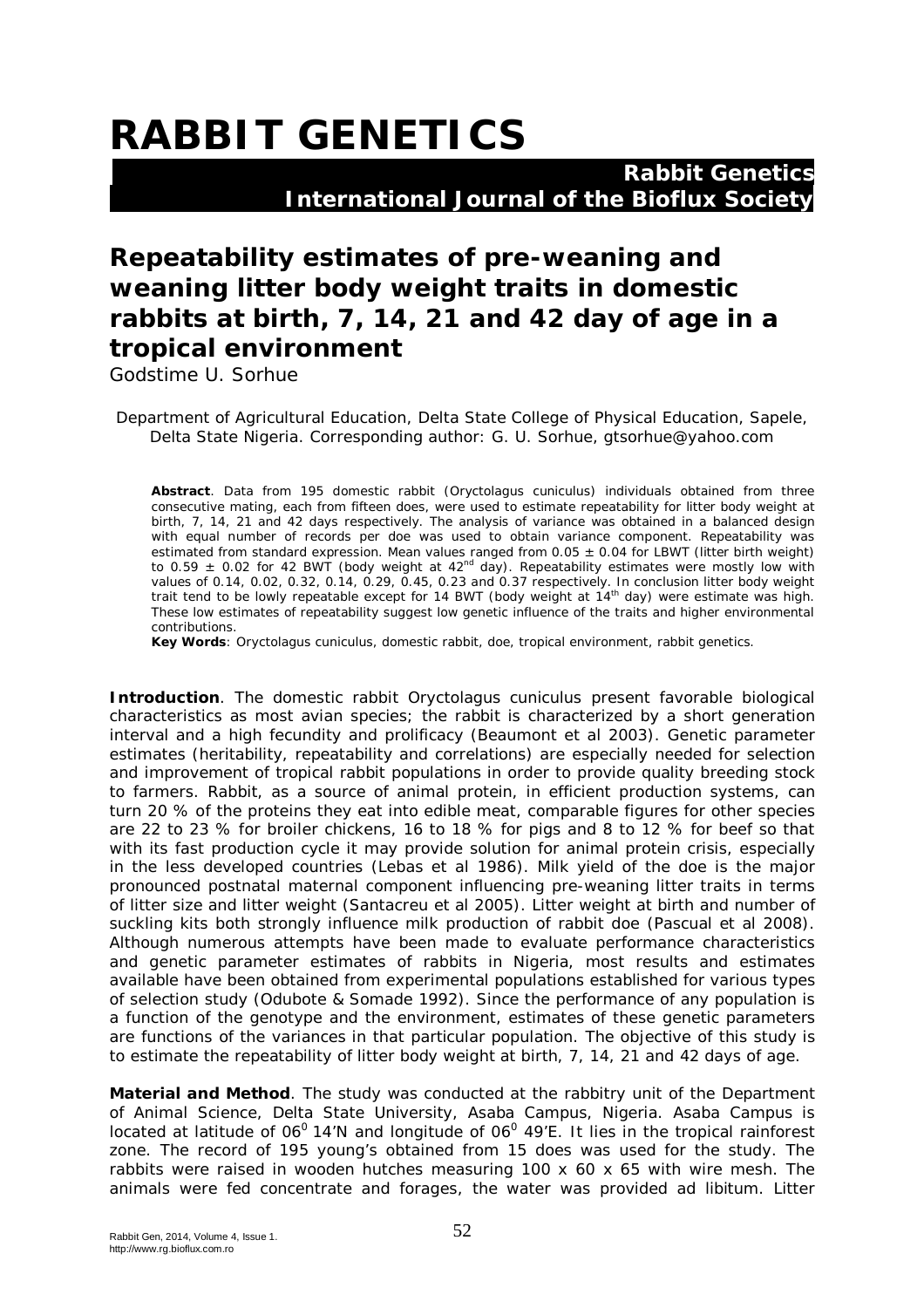parameters studied were litter birth weight (LBWT), 7, 14, 21 and 42 day body weight (BWT). Each doe produced three parities. There was equal number of measurements per doe (balanced design). The data were subjected to analysis of variance using SAS (2001) and the repeatability calculated manually according to Becker's (1984) formula.

Statistical Model:  $Y_{\kappa M} = \mu + \infty k + e k m$ 

Where:  $\mu$  - the common mean,

 $\infty k$  - the effect of  $k^{th}$  individual,

 $ekm$  - the environmental deviation of  $m<sup>th</sup>$  measurement within an individual (error term)

Estimating repeatability and variance components:

$$
\sigma^2 E = \mathbf{M} \mathbf{s}_{\mathbf{E}}
$$

$$
\sigma^2{}_{\scriptscriptstyle W}=\frac{Ms_{\scriptscriptstyle W}\cdot Ms_{\scriptscriptstyle E}}{K_{\scriptscriptstyle 1}}
$$

$$
R = \frac{\sigma^2 w}{\sigma^2 w + \sigma^2 E}
$$

Standard error of repeatability was estimated according to Becker (1984).

**Results and Discussion**. Table 1 shows the mean and standard errors for litter body weight traits. The mean values increased from 0.05 kg (LBWT) to 0.59 kg (42 BWT). The mean values of litter birth weight (LBWT) and weaning weight were lower than the values reported for both traits by Ogah & Ehiobu (2004). However, the mean value obtained for litter weaning weight (0.59  $\pm$  0.04) was higher than 0.52  $\pm$  0.02 kg reported for the same trait by Ogah & Ehiobu (2004). The differences may be due to the fact that the animals were raised in different environments.

Table 1

Means and standard errors for body weight traits in domestic rabbits

| Traits | No of observation | Mean | S.E. |
|--------|-------------------|------|------|
| LBWT   | 195               | 0.05 | 0.04 |
| 7 BWT  | 187               | 0.10 | 0.07 |
| 14 BWT | 181               | 0.19 | 0.12 |
| 21 BWT | 179               | 0.28 | 0.13 |
| 42 BWT | 174               | 0.59 | 0.02 |

LBWT – litter birth weight, 7 BWT – 7 day body weight, 14 BWT – 14 day body weight, 21 BWT – 21 day body weight, 42 BWT - 42 day body weight.

Table 2 presents the mean square values for litter traits of rabbits obtained from analysis of variance while table 3 shows the variance components and repeatability estimates. Mean squares between individual were generally higher than the mean squares within individuals. Repeatability estimates for all the traits studied were mostly low in size and ranged from 0.14 to 0.45. The highest estimate was recorded for 14 BWT ( $R = 0.45$ ). The repeatability of 0.14 for LBWT obtained in this study is in agreement with the 0.14 reported for the same trait by Ogah & Ehiobu (2004). However, the value was lower than the estimates reported by Iraqi & Youssef (2006) and Okoroh et al (2007) with values of 0.34 and 0.21 respectively while Iraqi & Youssef (2006) reported estimates of 0.097 which is lower than the estimates of 0.14 in this present study. Repeatability estimates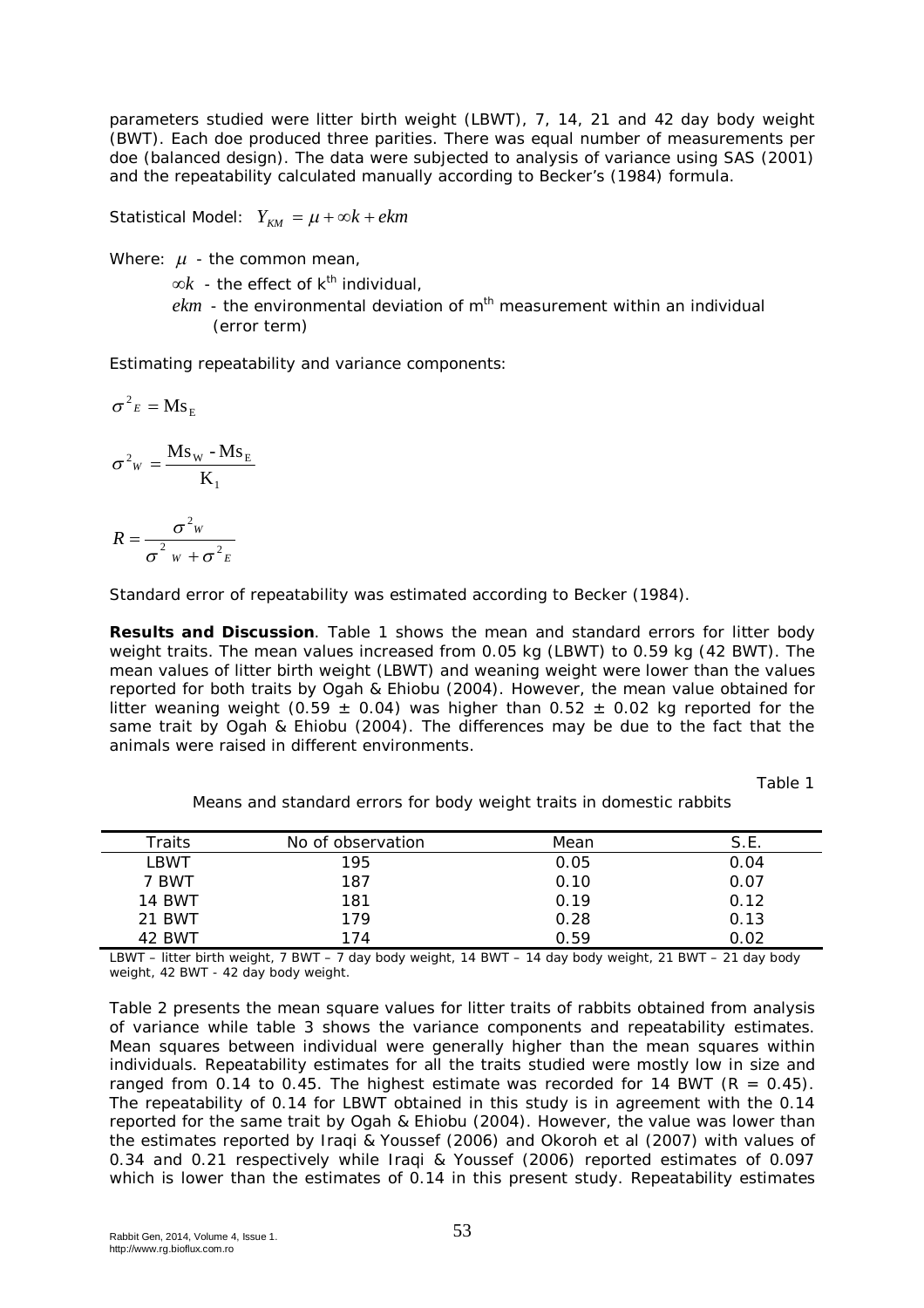for 7 BWT and 14 BWT was scarce in literatures but 7 day body weight value of 0.29 is comparable to 0.26 for 28 day body weight reported by Rastogi et al (2000). The value of 0.29 for 7 day body weight is also similar to report by Sorhue et al (2013) for litter size at birth and litter size at weaning (0.29 and 0.32) while record of 0.45 for 14 day body weight is similar to 0.40 obtained for total number born (TB) by Gyovai et al (2009). Low estimate of 0.23 obtained for LBWT is higher than 0.18 and 0.07 reported by Rastogi et al (2000) and Iraqi (2008) respectively. Iraqi & Youssef (2006) and Ogah & Ehiobu (2004) reported repeatability estimates for 42 BWT of 0.28 and 0.01 respectively which is lower than the repeatability estimate of 0.37 obtained in this study. The low repeatability estimates obtained in the present findings indicates that many measurements are needed to correctly evaluate the consistency of the performance of doe rabbits in the experimental population.

Table 2

| Source of                            | DF | LBWT   | BWT    | 14 BWT | 21 BWT | 42 BWT |
|--------------------------------------|----|--------|--------|--------|--------|--------|
| variation                            |    |        |        | МS     |        |        |
| <b>Between</b><br><i>individuals</i> | 14 | 0.0103 | 0.6091 | 0.0312 | 0.0061 | 0.0182 |
| Within<br>measurements               | 30 | 0.0068 | 0.0271 | 0.0094 | 0.0032 | 0.0067 |

Mean square of analysis of variance for litter body weight traits

MS - mean squares, DF - degree of freedom, BWT- body weight.

Table 3

Variance components, repeatability and standard error for litter size and body weight traits in domestic rabbits

| Traits        | σ<br>M |        |      | s.e. |
|---------------|--------|--------|------|------|
| LBWT          | 0.0012 | 0.0068 | 0.14 | 0.34 |
| 7 BWT         | 0.0113 | 0.0271 | 0.29 | 0.65 |
| <b>14 BWT</b> | 0.0073 | 0.0094 | 0.45 | 0.32 |
| 21 BWT        | 0.0009 | 0.0032 | 0.23 | 0.35 |
| 42 BWT        | 0.0038 | 0.0067 | 0.37 | 0.34 |

 $\sigma_w^2$  – variance within,  $\sigma_e^2$  – variance error, R – repeatability, s.e. - standard error.

**Conclusions**. The doe 14 BWT is the only trait highly repeatable among the traits studied. This implies that multiple measurement or records will be needed to improve the other traits which are lowly repeatable.

## **References**

- Beaumont C., Chapuis H., Roussot O., 2003 Genetique et selection avicoles. evolution des methods et de caracteres. INRA Prod Anim 17(1):35-43.
- Becker W. A., 1984 Manual of quantitative genetics. 3<sup>rd</sup> edition, Washington State University, Washington, USA.
- Gyovai P., Nagy I., Radnai I., Bíróné-Németh E., Szendrő Z., 2009 Heritability and genetic trends of number of kits born alive in a synthetic maternal rabbit line. Ital J Anim Sci 8:110-112.
- Iraqi M. M., Youssef Y. K. M., 2006 Genetic analysis for milk production traits in new Zealand white rabbits raised in Egypt. Egyptian Journal of Rabbit Science 16(1):1- 13.
- Iraqi M. M., 2008 Estimation of heritability and repeatability for maternal and milk production traits in New Zealand White rabbits raised in hot climatic conditions. Livestock Research for Rural Development 20(8).